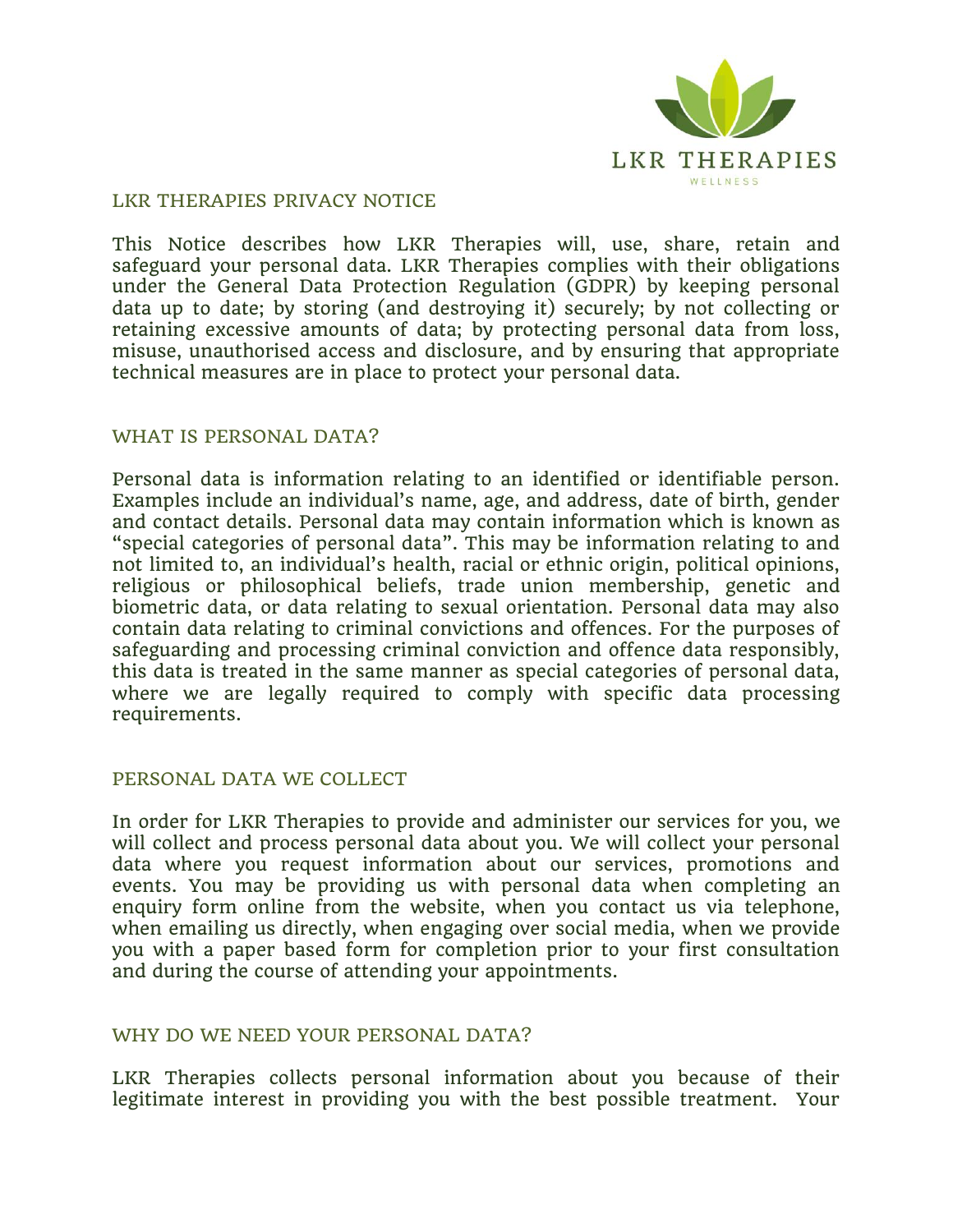

contact details are kept in order to ensure that you can be contacted in regards to your appointments, follow up opportunities, or to give you additional information that may be beneficial to your health and wellbeing. You can request to not be contacted after your course of treatment has finished by letting LKR Therapies know via email (lkrtherapies@gmail.com).

## USE OF YOUR PERSONAL DATA

LKR Therapies uses your personal data for the following purposes

- To deliver the services that clients have requested;  $\mathbf{v}$
- $\sqrt{2}$ To contact those clients as necessary in accordance with the services they have requested;
- To contact clients via surveys to ascertain their opinions on the service  $\mathcal{M}$ they received from us;
- To periodically contact clients with information that may be useful in terms of maintaining their health and well-being.
- **W** To maintain financial accounts and records.

## SHARING OF PERSONAL DATA

LKR Therapies does not share your personal data with any third parties. The only exception to this is when required to do so by law, or otherwise with your expressed consent.

If you are attending appointments in a clinic setting, then the clinic and reception staff will have access to your essential contact details eg your name, phone number. This will only be used to contact you regarding your appointment. No other personal data will be accessible or used by the clinic.

There may be times when your recorded data is used for research purposes, or within a supervision setting. In this situation all data will be anonymised so that no individual client can be identified.

## RETENTION OF YOUR PERSONAL DATA

In accordance with our need to maintain the possibility of access to client data as a result of returning clients or those who may wish to lodge a complaint in respect of our professional services to either our professional body or our insurers we retain client data for a minimum period of 7 years. After this time you can request for your records to be deleted. If no request is made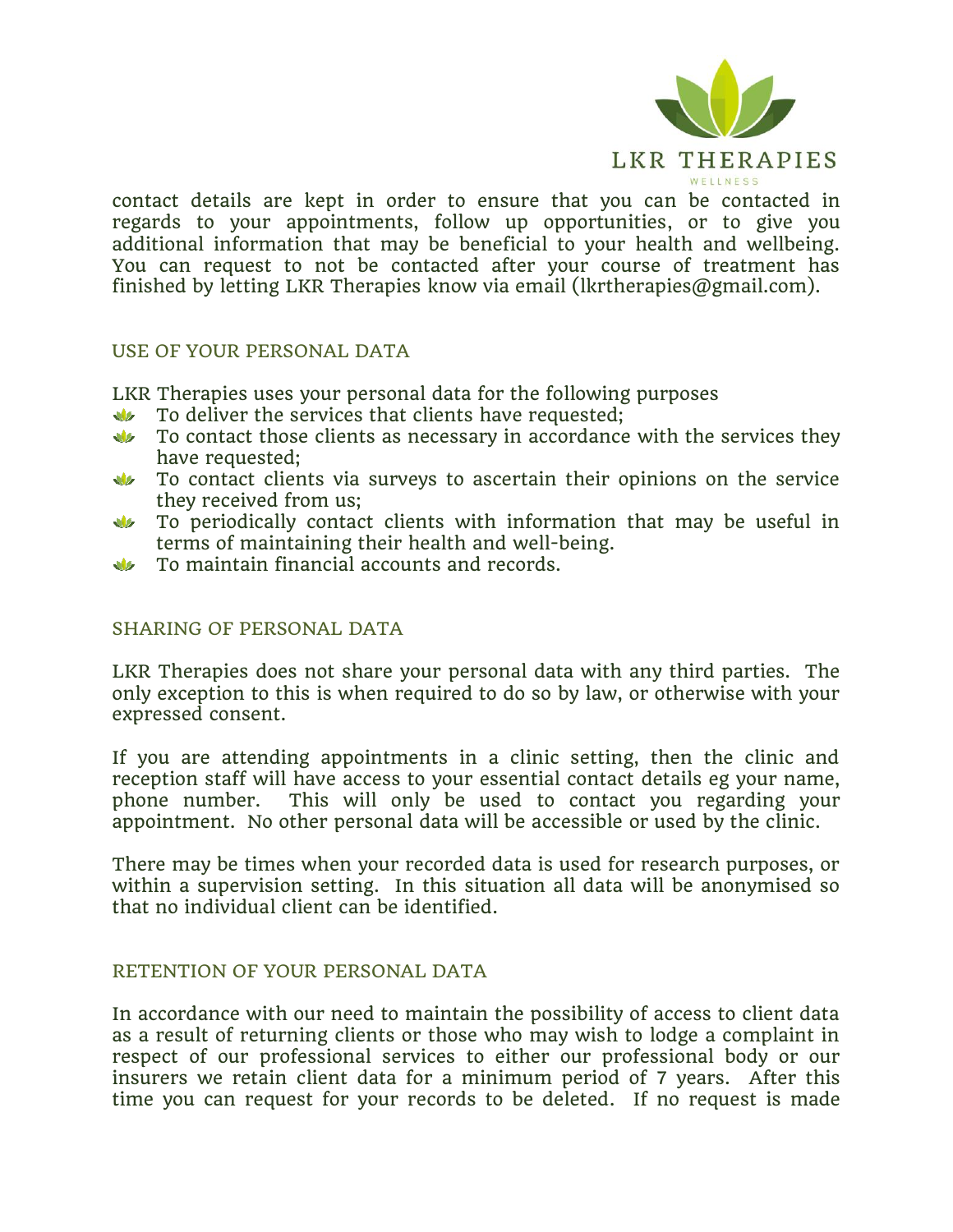

then your records will be kept indefinitely so that we can provide you with the best possible service if you were to resume using the services of LKR Therapies.

## PROTECTING YOUR DATA

LKR Therapies will take all appropriate technical and administrative steps to protect the confidentiality, integrity, availability and authenticity of your data.

All electronic information is password protected on a computer, which only the owner of LKR Therapies has access to.

Your contact details such as address, phone number and email address are kept in a locked filing cabinet separate from your appointment notes that are transported to the clinic premises for use during your appointment. This means there is no identifiable contact details on your notes.

All paperwork records are kept securely in a locked filing cabinet when not in use.

If you are attending an appointment in a clinic setting, then an electronic booking system will be in use. The software company has their own strict policies regarding compliance to GDPR, back up of data and encryption These policies can be available upon making a request to either the clinic receptionist or LKR Therapies via email.

# YOUR RIGHTS

Unless subject to an exemption under the GDPR, you have the following rights with respect to your personal data:

- The right to be informed about the personal data being processed
- The right of access to your personal data
- The right to object to the processing of your personal data
- $\mathbf{u}$  The right to restrict the processing of your personal data
- $\sqrt{12}$  The right to rectification of your personal data
- $\sqrt{2}$ The right to erasure of your personal data;
- The right to data portability (to receive an electronic copy of your  $\mathbf{u}$ personal data)